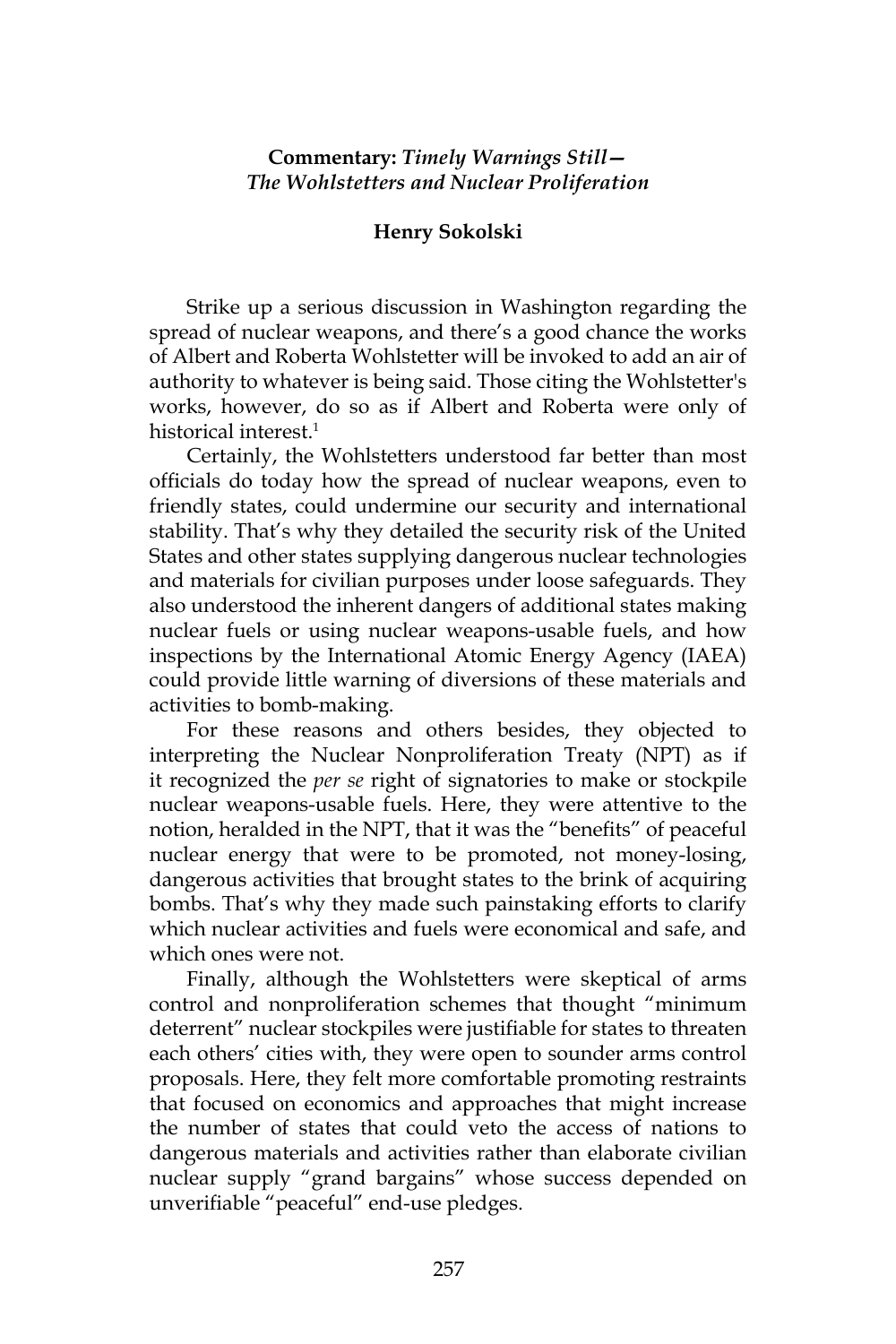The analyses and key conclusions of the Wohlstetters are still timely today. A brief review of their key works on nuclear proliferation clarifies why.

#### **N + 1 Problems.**

Since 9/11, it's been fashionable to see U.S. nonproliferation efforts as turning upon the distinction between friends and adversaries. The United States should worry about hostile states like Iran getting nuclear arms, it is argued, but support the nuclear activities of possible friends, such as India. It makes sense to help our Middle Eastern friends to develop "peaceful" nuclear energy, but there is a problem with North Korea or Syria doing so.

This line of reasoning is plausible. The Wohlstetters certainly were no friends of Communist North Korea or revolutionary Iran. But to an extent rarely expressed in Washington today, they also worried about friendly countries acquiring nuclear weapons. As Albert made clear in "Nuclear Sharing: NATO and the N+1 Problem" (1961), alliance members that try to acquire nuclear weapons, even with U.S. help, can significantly reduce alliance cohesion *and* defense capabilities against first-tier competitors (such as Russia and China today) or even second-tier competitors (such as a possible nuclear-armed Iran). In his view, it was a major mistake for the prospective or newly nuclear-armed state and its friends to view proliferation as being a problem limited to the next country that acquired nuclear weapons after them (that is, the "N + 1" problem country). Instead, in Albert's view, alliance and security headaches arose from the prospective or newly nucleararmed state (or the "Nth" problem country) itself.

The Wohlstetters certainly were much more skeptical than most officials and academics, then and today, of the ability of smaller states—France in the 1960s, India in the 1970s, and beyond—to make their nuclear forces any more than net liabilities to a security alliance relationship. As Albert noted in *Strength, Interest and New Technologies* (1968), Russia needed to dedicate only a small percentage of its strategic offensive and defensive forces to neutralize France's entire *force de frappe*. Moreover, France would constantly be pressed financially and technologically to make its nuclear forces even minimally credible without simultaneously drawing down critical conventional force capabilities:

A small nuclear force . . . is hardly likely to make any country that has it the equal of any other in deterring at-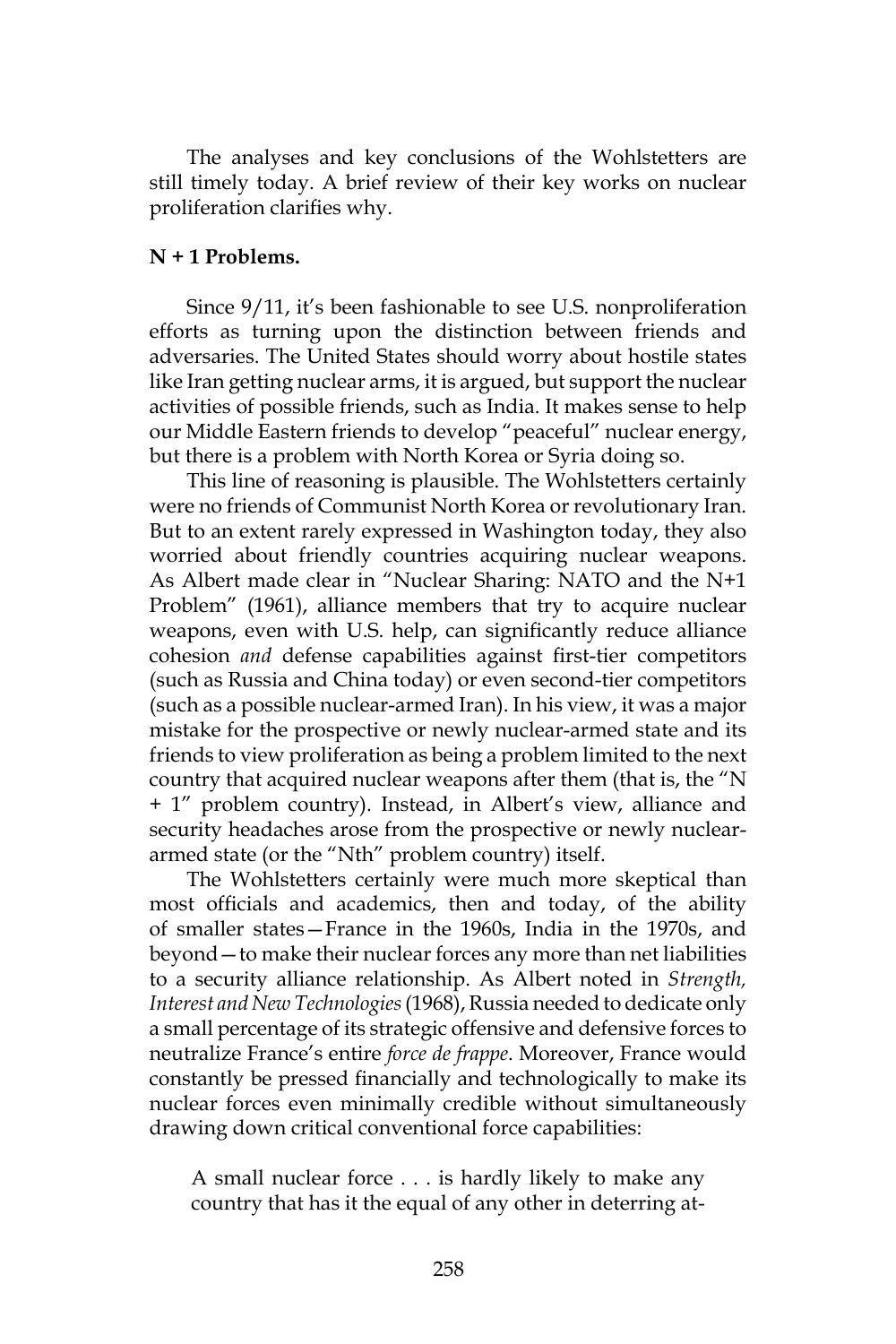tack on itself. And the technological defects of small nuclear forces limit their potential for protecting their possessors indirectly by triggering one major power against the other. However, even if these defects did not obtain and any country with nuclear weapons could thereby get direct or indirect protection for itself, there would still remain the need to protect non-nuclear countries from nuclear coercion. And giving bombs to everybody hardly seems the way to do it.<sup>2</sup>

These points should raise more than a few questions for U.S. and allied policymakers today. Just how much of a headache might India and Israel create for the achievement of U.S. and allied security goals *because* of their nuclear forces?3 What assistance might each demand of the United States to maintain their force's survivability and effectiveness against improved Chinese and Pakistani forces and, in Israel's case, against its neighbors with nuclear ambitions? Might Israel ask the United States for intelligence or other help in bombing future threatening "peaceful" nuclear sites in Iran, Syria, Egypt, or Saudi Arabia? How critical might the American role be in keeping the peace between New Delhi and Islamabad? Failing this, how automatic might deterrence between India and Pakistan be? What advanced offensive and defensive strategic weapons technologies might India or Israel ask the United States to share in order to assure these countries' nuclear strategic freedom of action? How much assistance will the United States be asked to lend to the respective conventional forces of India, Israel, and Pakistan as each of these countries tries to cope with the constant technical and financial demands of keeping their strategic deterrents credible against key adversaries?

This, then, brings one to questions touching on U.S. foreign policy. How might attending to these demands detract from other U.S.-allied security objectives? Will India or Israel ever be able to keep their nuclear forces sufficiently survivable or effective to suit their own views of what is required for their national security? How might trying to fulfill their requests for strategic assistance (or failing to do so) affect Washington's ability to shore up allied counterinsurgency, counterterrorism, and state-building efforts in Iraq or Afghanistan, or America's need to maintain sound relations with Pakistan in the war on terror? Given the questions with these states, how eager should the United States be to humor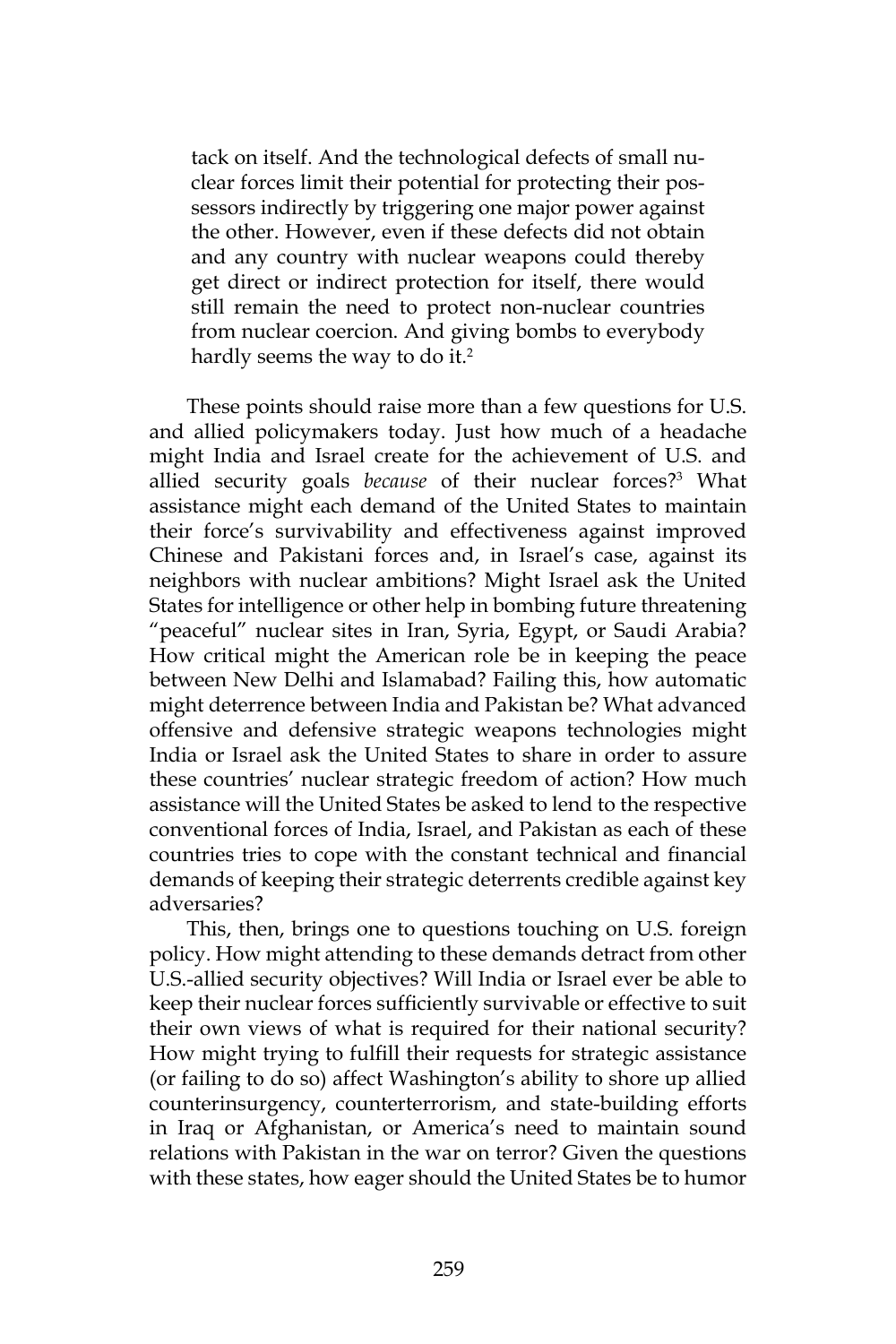or support the military nuclear musings of Australia, Brazil, Turkey, Ukraine, Japan, Saudi Arabia, Egypt, South Korea, or Taiwan? What headaches for U.S. security might these nations' efforts to go nuclear pose? Should we simply assume that these nations will go nuclear no matter what we do, or should we instead try to discourage them by offering—or strengthening existing— security arrangements?

### **Safe or Dangerous?**

The next set of issues that the Wohlstetters' nuclear studies highlighted is the imprudence of nuclear-supplier states spreading dangerous civilian nuclear technology under loose safeguards. Here, the Wohlstetters were the first to seriously analyze and question the nonproliferation merits of the Nuclear Nonproliferation Treaty, the International Atomic Energy Agency's Statute, and the IAEA's nuclear materials accountancy system.<sup>4</sup> None of these nonproliferation<sup>5</sup> measures, the Wohlstetters concluded, would do anything but *spread* the means to make bombs unless they did a much clearer job of defining what is—and is not—"peaceful," "beneficial," and "safeguardable."

The Wohlstetters certainly were clear about the dangers of allowing for the transfer of nuclear weapons-usable fuels and nuclear fuel-making plants to states that did not have nuclear weapons. They also were firm in their opposition to moving toward commercial use of plutonium-based fuels, even if such fuels were "lightly" irradiated to reduce partially their usability in weapons. Today, the Global Nuclear Energy Partnership (GNEP) proposes to share virtually identical plutonium-based fuels. Such fuels, it is claimed, can be made sufficiently "proliferation resistant." But how likely is this? Already, the backers of GNEP promise only to make fuels that might be difficult for terrorist organizations to divert for bomb-making. GNEP fuel recycling, they concede, would be risky to share with other states that do not already make their own nuclear fuels because it might allow them to break out and make bombs quickly.6

Then, there is the whole question of the ability of IAEA safeguards to keep track of such fuel and fuel-making activities in order to warn against possible military diversions in a timely manner. The Wohlstetters were particularly wary of attempts to use Article IV of the NPT to justify the further spread of plutonium-based fuels, centrifuge plant technologies for uranium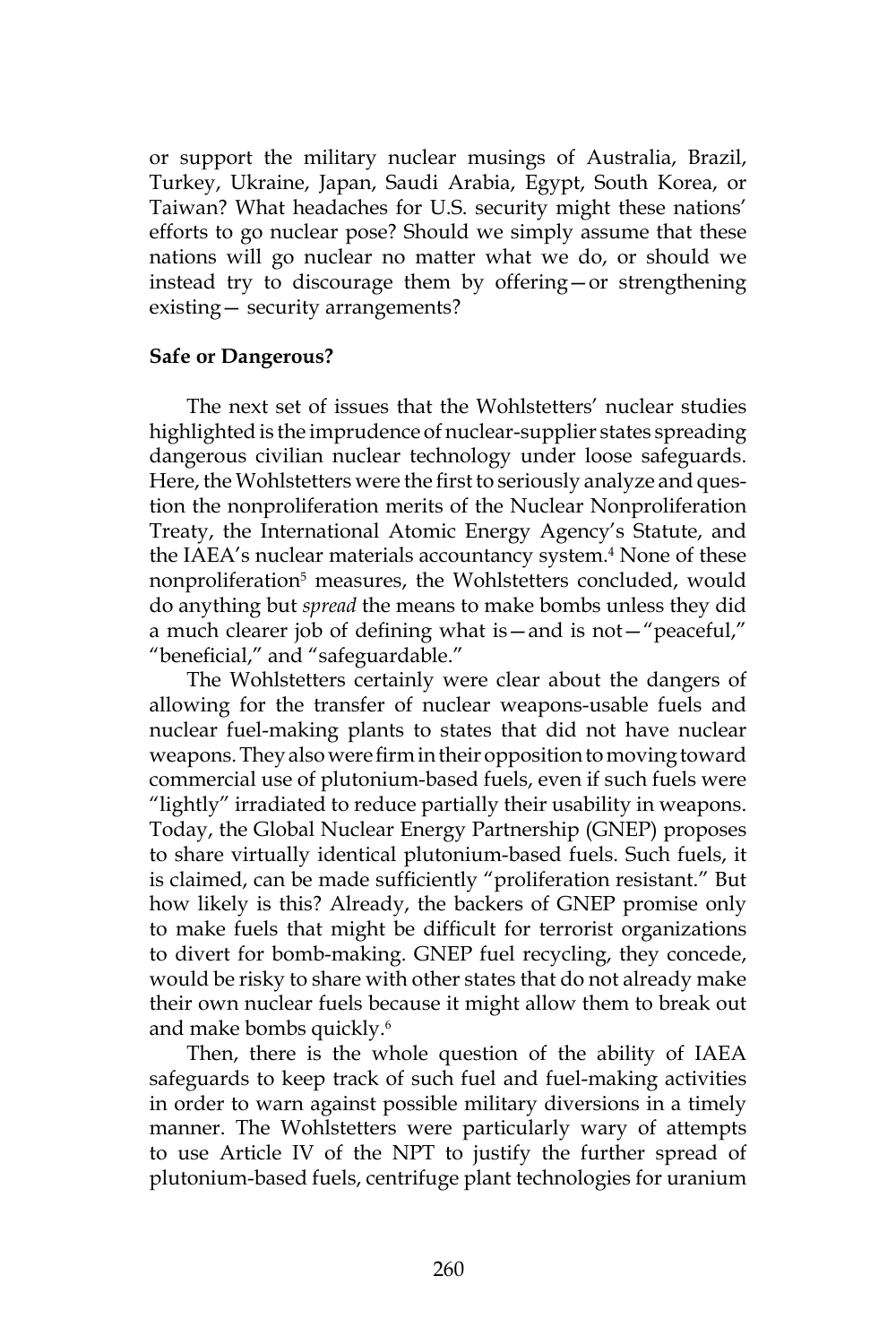enrichment, and reprocessing. It was fashionable in the 1970s, as it is again today, to insist that the NPT recognizes that all states have a *per se* right to any and all declared and inspected nuclear technologies and materials so long as they have some conceivable civilian application. Yet, as the Wohlstetters detailed in, "Signals, Noise, and Article IV" (1979), for historical, technical, economic, and legal reasons, asserting such a *per se* right is both dangerous and untenable.

One reason why is the clear limit of protection that international inspections can afford against the diversion of civilian nuclear programs to military uses. No inspections system, the Wohlstetters noted, could possibly afford timely warning of military diversions from fuel fabrication and production plants where materials directly usable to make bombs were being generated or handled. These facilities, and materials in them, literally could bring states within days—or hours—of acquiring nuclear weapons. Again, the only safe locations for such plants or materials, the Wohlstetters noted, locations in states that already had nuclear weapons.

Unfortunately, this point—which the Wohlstetters amplified in "Spreading the Bomb without Quite Breaking the Rules" (1976), *Swords from Plowshares* (1979), *Towards a New Consensus* (1979), and many other works—has yet to sink in. President Bush, for example, proposes to make nuclear fuel accessible at "reasonable prices" to any states that do not now make nuclear fuel as a way of discouraging them from making their own nuclear fuel. Both the State Department and former Senator Sam Nunn, chairman of the Nuclear Threat Initiative, back such fuel offers, along with power reactor assistance in general. They warn, however, that we will fail to get states to use such fuel services unless we reassure them that by taking our assistance, they will in no way jeopardize their "inalienable right" to make such fuel on their own if they subsequently should choose to do so. European supporters of such assurances even insist that offers of such assistance will be believable only if the fuel is produced in facilities built in states that don't currently make nuclear fuel.

None of this is likely to reduce the spread of nuclear weapons capabilities. As the Wohlstetters noted in their analyses, there is no reliable, timely way to detect military diversions from centrifuge enrichment plants or reprocessing plants. These facilities could quickly convert fresh or spent power-reactor fuel into bombusable plutonium or uranium. Nor did the Wohlstetters see any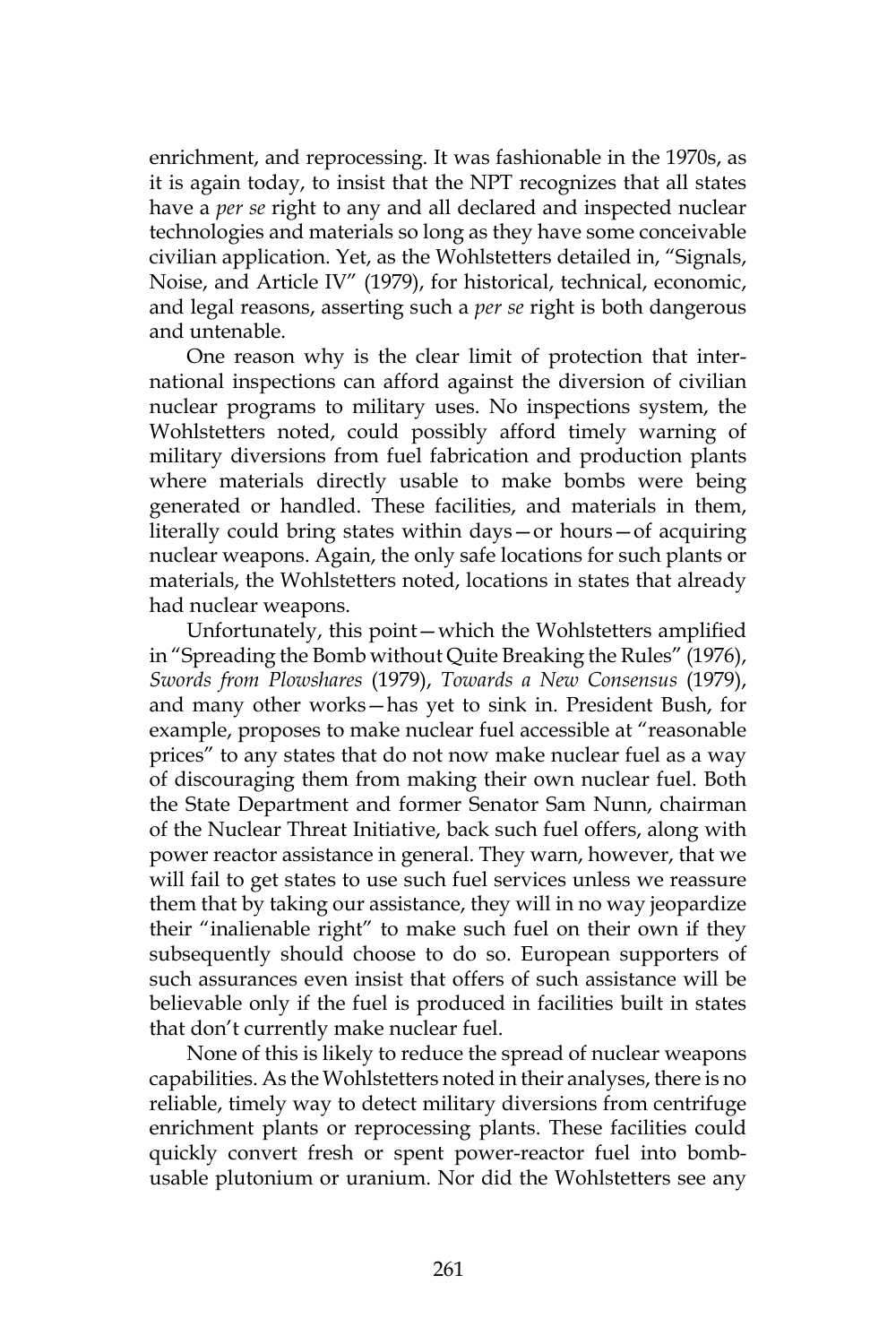reliable way to prevent or detect in a timely manner the gradual or quick diversion of nuclear weapons-usable and near weaponsusable fuels to make bombs.

None of these points are getting their due today. There is renewed interest in negotiating a "verifiable" military fissile material production cutoff treaty, but there really is no way to verify such a treaty effectively, not only because covert bomb-fuel plants cannot be detected reliably, but because a military cutoff treaty would still allow states to make nuclear fuel for "peaceful" purposes. Insisting that these civilian plants can be safeguarded in weapons states will inevitably lead nonweapons states to insist that they can be safeguarded everywhere. Even now, one hears desperate talk of somehow limiting Iran's nuclear enrichment activities so that they might be safeguarded. Sadly, this is not feasible.

For these and other reasons, the Wohlstetters were eager to discourage states from pursing dangerous nuclear activities. They also were skeptical of regionalizing them. Where were these regional fuel-making centers to be located? Who would build, run, and own them, and what would be charged for the fuel produced? Would such services increase or decrease the number of states that could acquire nuclear weapons, or simply be used as yet another reason for states to acquire large, uneconomical reactor programs of their own?

These questions bring us back again to current proposals to make nuclear fuel available at "reasonable" prices from international or regional nuclear fuel banks. Wouldn't subsidizing the fuel simply encourage more states to pursue nuclear energy programs? Each reactor would require tons of fresh low enriched uranium, and would make many bombs worth of weapons-usable plutonium annually. What would prevent these states from using these materials to make highly enriched uranium or separated plutonium? As already noted, the official U.S. position is that all states retain their "right" to make such materials at any time. What is to keep them from exercising this "right"?

## **Atoms for Peace.**

This, then, brings us to a related problem that Roberta Wohlstetter spotlighted in her detailed Energy Research and Development Agency study, *The Buddha Smiles: Absent-Minded Peaceful Aid and the Indian Bomb* (1976): the tendency of American and allied officials to oversell the "control value" of various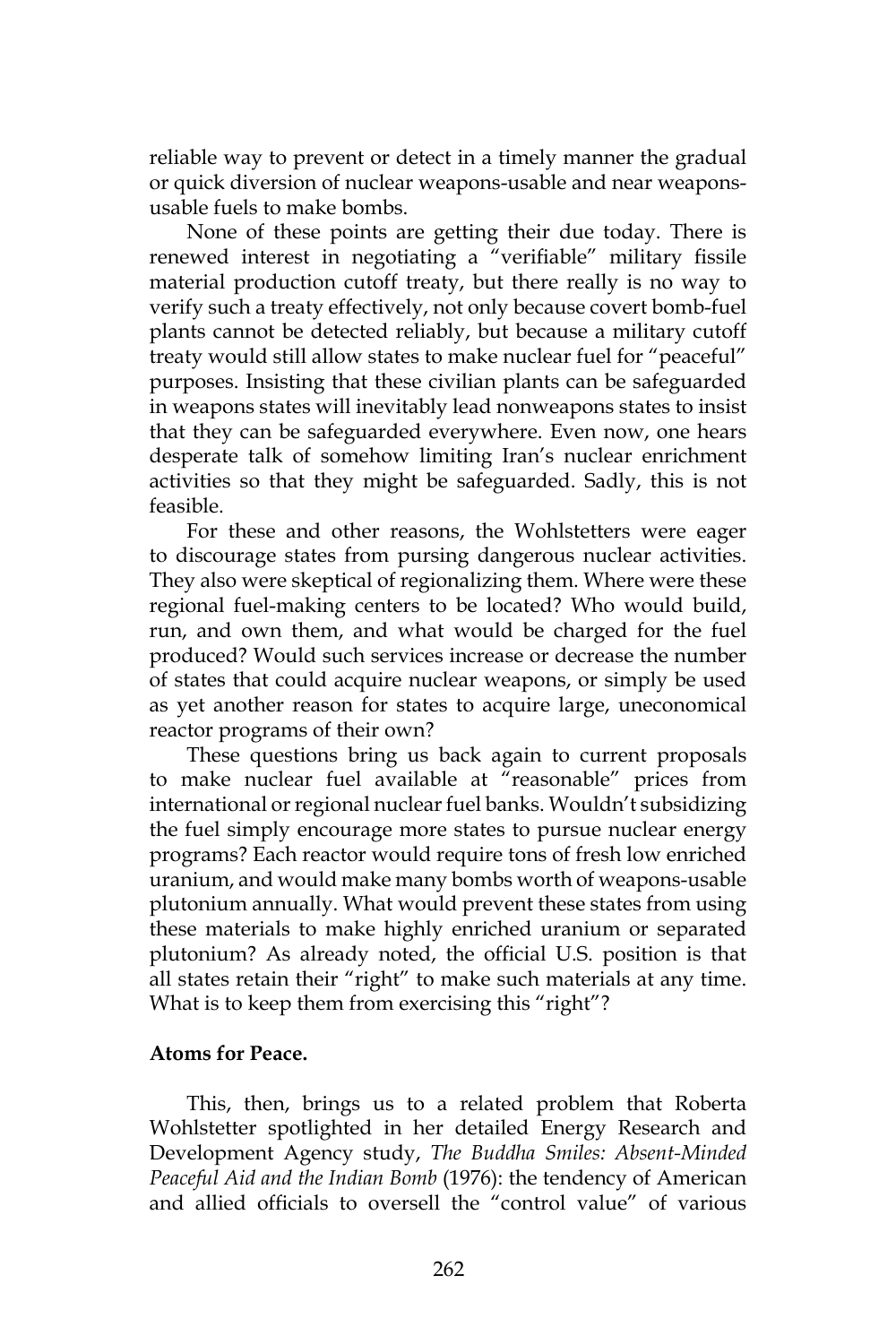civilian nuclear initiatives. This point is all too painfully clear when examining the U.S. nuclear cooperation agreements and disputes with India, which arose from Canada's and America's concessionary diplomacy of the 1950s and 1960s. Here, American and Canadian diplomats thought that they had secured clear, "peaceful" end-use pledges from New Delhi that would prevent India from ever misusing the nuclear goods that they might receive. The pledges, instead, were fatally vague. India, in fact, insisted that it had done nothing wrong in using this aid to detonate what it called a "peaceful" nuclear explosive device.

Diplomatic failures of this sort—the result of haste and inattention—are still prevalent today. Certainly, many of the contentious Indian demands made during the 1950s and 1960s regarding the CIRUS and Tarapur reactors are all too similar to those more recently raised during the negotiation of the U.S.- Indian civilian nuclear cooperative agreement. If the U.S. Executive Branch is not lucky, it may yet see India test nuclear weapons and again have to defend such action against Congressional demands that Washington suspend further U.S. nuclear cooperation.7

This helps explain why the Wohlstetters were so hard-nosed when it came to nuclear restraints and economics. They understood the power of economics, and believed that it was a mistake for any government to pay extra to produce strategic forces or nuclear electricity or fuels if, in the process, it only reduced security. They both went to great lengths to analyze the economics of different types of nuclear power fuels and reactors, and to detail the high economic and security costs of creating even a "small" nuclear force.

This analysis complemented their insight that the best proposals for restraint played to the natural tendencies of states to defend themselves and to surrender only that which was safe to give up. Rather than relying heavily on efforts to bribe specific states into "doing the right thing" (*e.g.*, Agreed Frameworks, Iranian nuclear incentive packages, and other "grand bargains"), the Wohlstetters preferred to develop country-neutral rules that played to states' clear security interests.

In this vein, Albert sketched out a worthy proposal in a brief memo entitled "Nuclear Triggers and Safety Catches, the 'FSU' and the 'FSRs'" (1992). The memo addressed the potential problems posed by Russian nuclear weapons in post-Soviet Ukraine. Albert asks: Instead of trying to reduce the number of nations with their finger on the nuclear "trigger" (*i.e.*, demanding that Ukraine give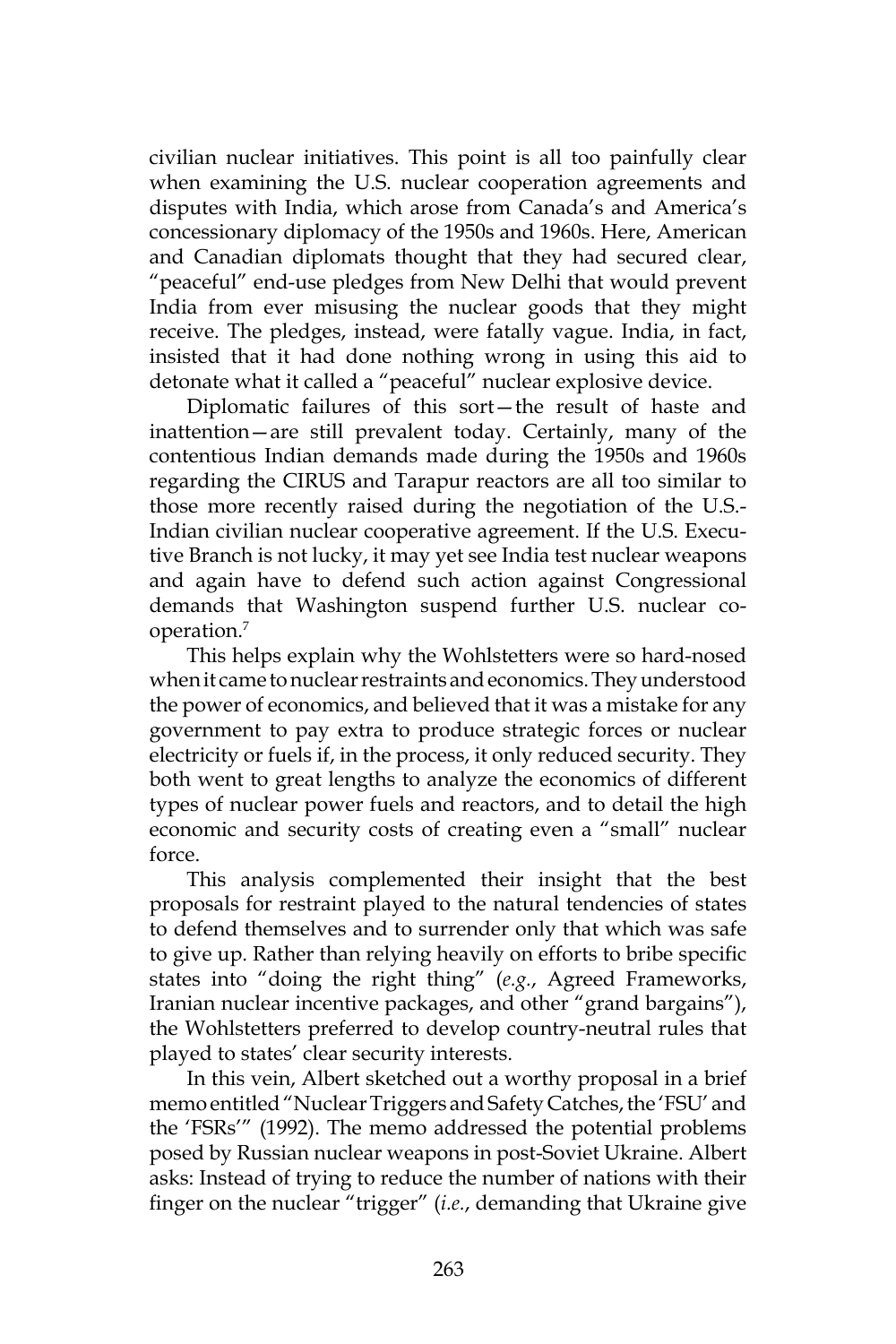up its nuclear weapons to Russia), why not secure the weapons and increase the number of states—starting with Ukraine, Russia, and the United States—that would have a veto over the Ukraine's ability ever to regain access to the weapons? In discussing this idea further, Albert was quite willing to see his idea expanded to cover other nuclear problem sets—for example, to weaponsusable nuclear materials.<sup>8</sup> Why not get Japan, North Korea, and China to surrender whatever direct-use nuclear materials they felt comfortable to declare to be in surplus (including highly enriched uranium, plutonium-based fuels, and separated plutonium) and make access to this material by any of these states contingent upon total agreement among and consent from all of these states? Initially, one might simply put the material under safe storage with state-of-the-art cipher locks. Later, one could remove the material to some safer, more remote location (*e.g.*, Greenland) with much greater physical barriers and protections. The idea would be to increase the number of states whose fingers would be on the "safety catch" rather than reduce the number of states whose fingers were on any nuclear trigger, and also to increase the holdings kept under such safety arrangements.<sup>9</sup>

# **Conclusion.**

Albert was fond of arguing that it would be nice if we could somehow stop making our mistakes hereditary. What he was referring to, of course, was the diplomatic tendency not only to grandfather past errors, but to insist that we repeat them in the future so that no one might notice the original mistake. What's worrisome about this practice is that it generally works. In time, we accept our past policy choices as absolutes and actually stop thinking about reversing course—even when it makes sense to do so.

There's no question but that if the Wohlstetters were alive today, they would continue to push for clear changes in U.S. and allied policies regarding civilian nuclear energy and nonproliferation. They certainly would be dismayed by the current enthusiasm to use plutonium-based fuels commercially and to subsidize further capital-intensive nuclear energy projects. They would object to the U.S.-Indian nuclear deal, as well as to nuclear cooperative efforts with states in the unstable Middle East, and would be sharp critics of the way the United States and its allies have handled the North Korean and Iranian crises. What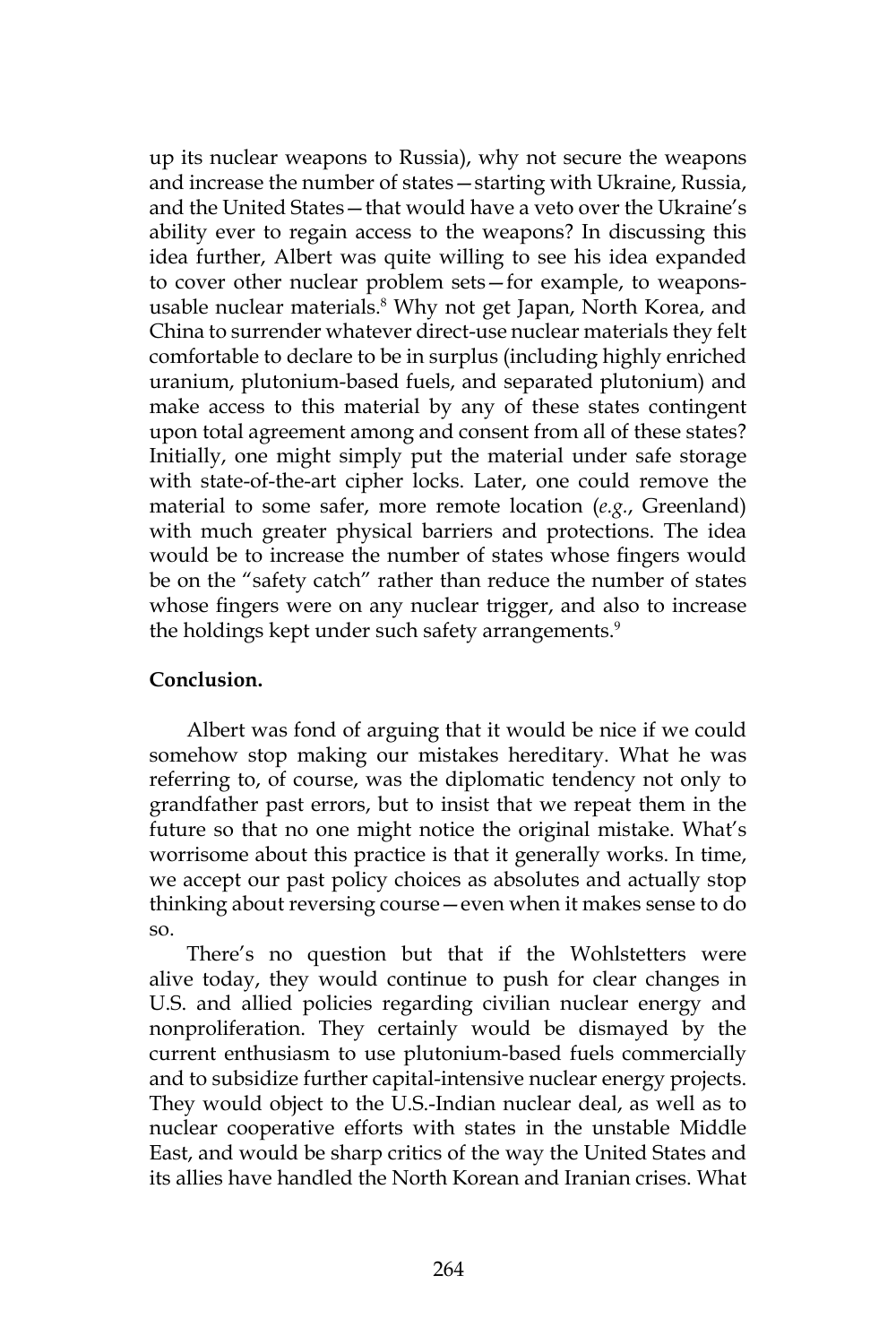would distinguish them from other such critics today, however, would be that their objections would not be partisan, but would be consistent with many decades of sound research. We could do much worse than to read them either again—or for the first time.

### **ENDNOTES - Sokolski**

1. E.g., see Brad Roberts, "Rethinking  $N + 1$  Proliferation of Nuclear Weapons," *The National Interest,* Spring 1998; and David Santoro, "Of the Utility of the Non-Proliferation Regime: The Essential Dialectic between Supply and Demand," in *Strengthening the Global Nonproliferation Regime: Views from the Next Generation,*  Brad Glosserman, ed., Washington, DC: Pacific Forum CSIS Young Leaders, May 2006, available from *www.tinyurl.com/6bqak9*.

2. See Albert Wohlstetter, *Strength, Interest and New Technologies*, opening address before *The Implications of Military Technology in the 1970s*, the Institute for Strategic Studies' ninth annual conference, Elsinore, Denmark, September 28 to October 1, 1967, D(L)- 16624-PR, Santa Monica, CA: RAND Corporation, January 24, 1968, available from *www.rand.org/about/history/wohlstetter/ DL16624/DL16624.html.* The address was also published as Wohlstetter, *Strength, Interest and New Technologies*, in *The Implications of Military Technology in the 1970s*, Adelphi Papers No. 46, London, UK: Institute for Strategic Studies, March 1968.

3. We have more than an inkling of what the Wohlstetters' views of the Israeli and Indian nuclear programs were. In *Moving Toward Life in a Nuclear Armed Crowd?* (1976), the Wohlstetters were quite clear about the high costs and negative security value of nuclear weapons for smaller states such as Japan. They spotlighted the great expense smaller nations would have to pay in order to make their nuclear forces truly survivable and effective against large and small competitors. Regarding Israel, Professor Wohlstetter published little but detailed before a student seminar held in 1976—years before it was publicly clear that Israel had nuclear weapons—the "mistake" Israel made in acquiring its own nuclear forces. His key arguments were that Israel would gain little in possessing its own nuclear force, that maintaining sound relations with the U.S. would otherwise provide security, and that Israel would run severe strategic risks if these relations soured. The reason why was simple: Israel (and other states, including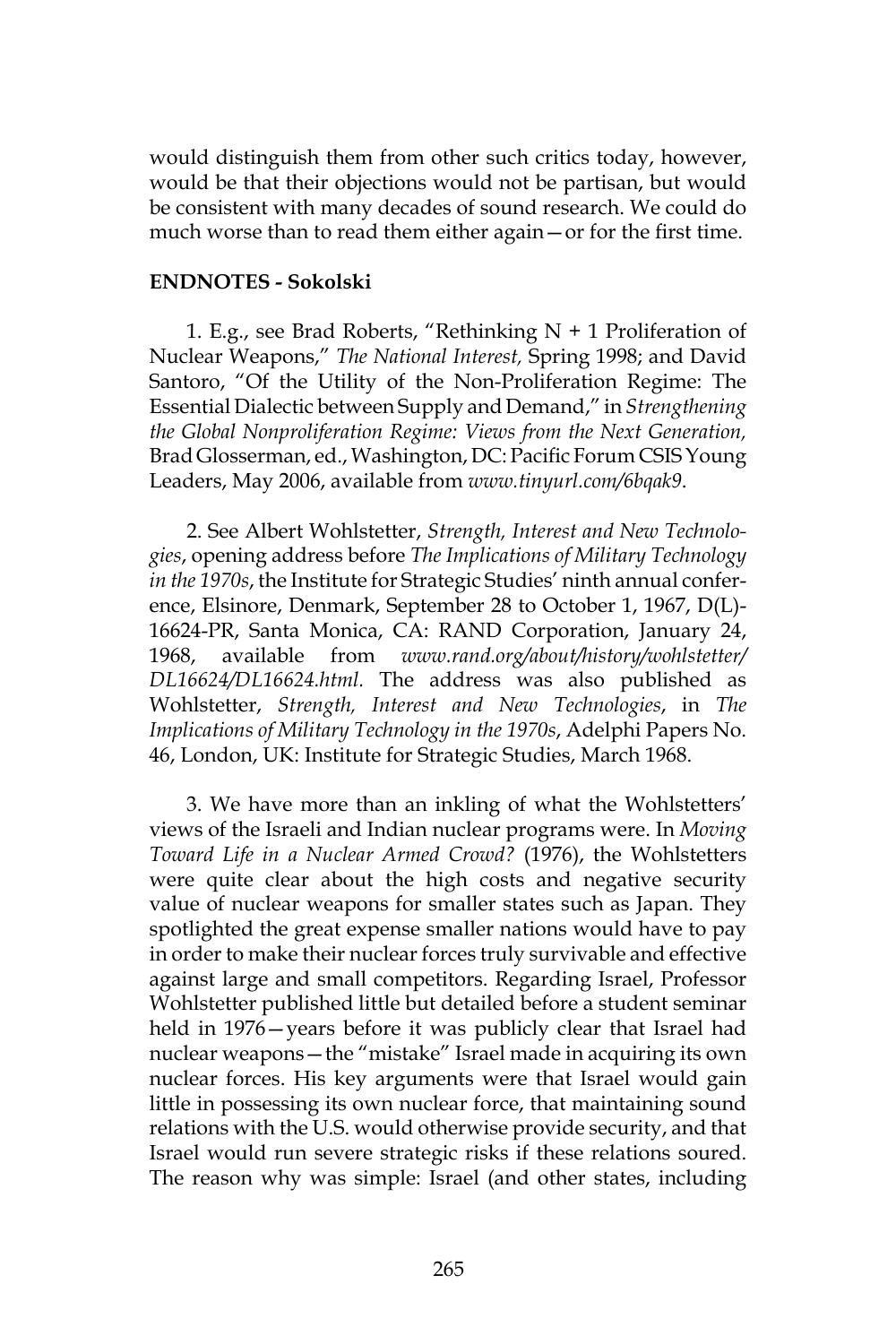nations as large as Japan) could hardly make its nuclear forces truly competitive against major powers, whose favor Israel's security would ultimately rely upon.

4. The best known of these studies was *Moving Toward Life In a Nuclear Armed Crowd?* a Pan Heuristics report completed for the U.S. Arms Control and Disarmament Agency in 1976 and subsequently published by the University of Chicago Press in 1979 as *Swords from Plowshares: The Military Potential of Civilian Nuclear Energy*.

5. Albert Wohlstetter once warned his University of Chicago class against thinking that "deterrence" was always a very clear thought. "Turning a verb into a noun," he warned, "was rarely a good idea." With this in mind, one would have to wonder about the clarity of "nonproliferation," which is a verb ("proliferate") turned into a noun, and with a prefix ("non") attached to it.

6. On these points, cf. the U.S. Department of Energy's website, *www.gnep.energy.gov*; Edwin Lyman and Frank von Hippel, "Reprocessing Revisited: The International Dimensions of the Global Nuclear Energy Partnership," *Arms Control Today,*  April 2008, available from *www.armscontrol.org/act/2008\_04/ LymanVonHippel.asp*; and Committee on Review of DOE's Nuclear Energy Research and Development Program, National Research Council, *Review of DOE's Nuclear Energy Research and Development Program*, Washington, DC: National Academies Press, 2007, esp. "Minority Opinion: Dissenting Statements of Gilinsky and Macfarlane," pp. A1-A6, available from *www.nationalacademies. org/morenews/20071029.html*.

7. On these points, see Victor Gilinsky, "Nuclear Consistency: "The U.S.-India Deal and Our Approach to Rogue Nuclear Powers Is Threatened by Double Standards," *National Review Online*, April 30, 2007; and Roberta Wohlstetter, *The Buddha Smiles: Absent-Minded Peaceful Aid and the Indian Bomb*, PH-78-04-370-23, final report prepared for the U.S. Energy Research and Development Administration in partial fulfillment of E (49-1)-3747, Los Angeles, CA: Pan Heuristics, November 15, 1976, revised November 1977, available from *www.npec-web.org/essays/19771100-RW-BuddhaSmiles-Revised.pdf*, courtesy Joan Wohlstetter.